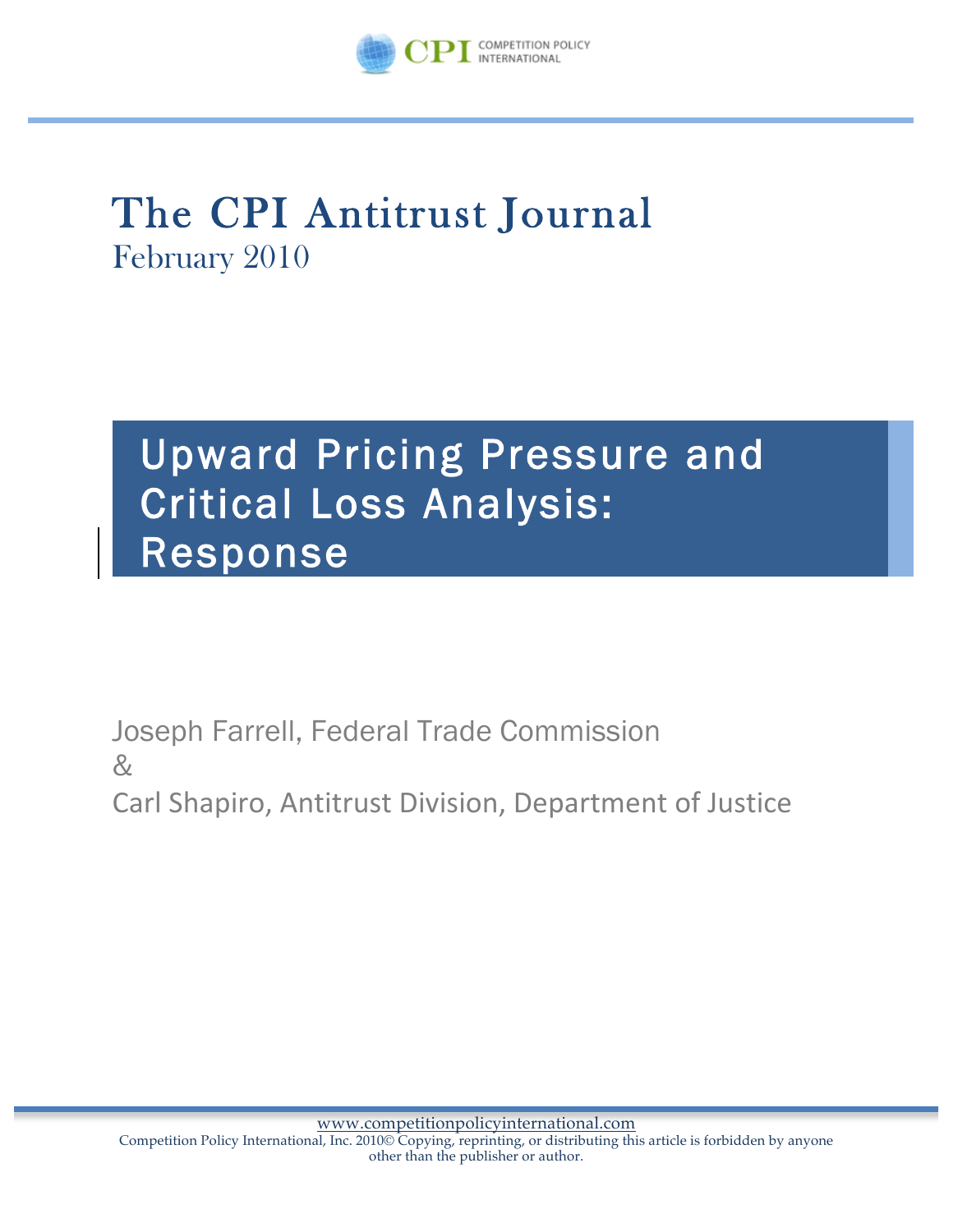### Upward Pricing Pressure and Critical Loss Analysis: Response

Joseph Farrell & Carl Shapiro<sup>1</sup>

#### I. INTRODUCTION

 $\ddot{ }$ 

As members of the Department of Justice ("DOJ")/Federal Trace Commission ("FTC") working group that is reviewing the Horizontal Merger Guidelines, we thank Competition Policy International for organizing the nine papers in their December 2009 Release 1, Revising the Merger Guidelines.2 These papers helpfully supplement the information that the DOJ and FTC are receiving in the form of public comments and at the five scheduled public workshops. Public comments and information about the workshops are posted at the FTC web site for the Guidelines review project. 3

Below, we respond to two of the papers in the release directed specifically at papers we wrote before taking our current positions at the FTC and DOJ. The positions taken here and in those papers are our own and do not necessarily reflect the positions taken by our respective Agencies.

#### II. UPWARD PRICING PRESSURE

In our paper *Antitrust Evaluation of Horizontal Mergers: An Economic Alternative to Market Definition*, <sup>4</sup> we develop a simple measure of the upward pricing pressure ("UPP") due to a merger between firms selling differentiated products. We propose that this measure be used as an indicator of the merger's likely unilateral effects.

Consider a merger between Products 1 and 2, with pre-merger prices *P1* and *P2*, and corresponding marginal costs  $C_1$  and  $C_2$ . The diversion ratio from Product 1 to Product 2,  $D_{12}$ , is the fraction of sales gained by Product 1 when  $P_1$  falls, that come at the expense of sales of Product 2. For screening purposes, an efficiency credit of  $E<sub>I</sub>$  is applied to Product 1, meaning that the merger is assumed to reduce the marginal cost of Product 1 by *E1C1*. We measure the net upward pricing pressure on Product 1—the increase in its effective marginal cost at pre- merger prices and outputs—by

$$
UPP_1 = D_{12}(P_2 - C_2) - E_1C_1
$$

Professor of Economics, University of California at Berkeley. Carl Shapiro is Deputy Assistant Attorney General for <sup>1</sup> Joseph Farrell is Director, Bureau of Economics, Federal Trade Commission, on leave from his position as Economics in the Antitrust Division of the Department of Justice, on leave from his position as the Transamerica Professor Business Strategy at the Haas School of Business, University of California at Berkeley. We thank Serge Moresi, Steve Salop, and Glen Weyl for very helpful comments on earlier drafts.

<sup>2</sup> The CPI Antitrust Chronicle Symposium on rewriting the merger guidelines is *available at* https://www.competitionpolicyinternational.com/dec-091/.

<sup>3</sup> *Available at* http://www.ftc.gov/bc/workshops/hmg/index.shtml.

<sup>4</sup> We first posted a version of this paper in November 2008. We have since revised the paper for publication. The current version is *available at* http://faculty.haas.berkeley.edu/shapiro/alternative.pdf.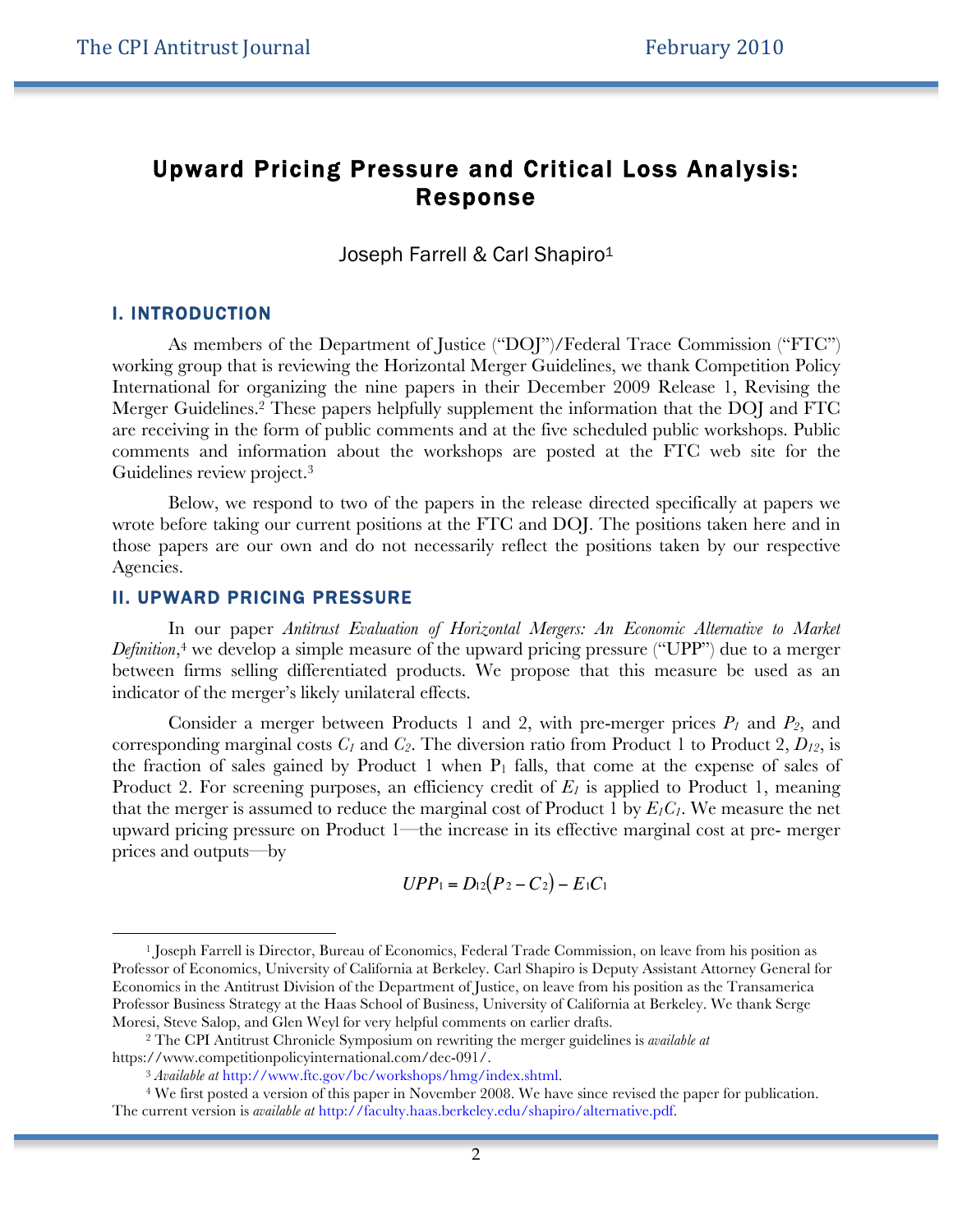We proposed that mergers generating positive net upward pricing pressure warrant, at least, further scrutiny.

The thoughtful paper by Richard Schmalensee, *Should New Merger Guidelines Give UPP Market Definition?5* primarily discusses our UPP paper. We agree with much of what Schmalensee says, including his closing remark that our approach "should be used carefully and with due regard for other relevant evidence." We take Schmalensee's main points to be:

- a) He suggests a measure of upward pricing pressure that we discussed but that differs somewhat from the one that we proposed.
- b) He proposes the use of a simple merger simulation instead of upward pricing pressure.
- c) He asks whether introducing UPP means dropping market definition; he urges clarification that available information on efficiencies will not be ignored; and he reminds the reader that no single quantitative measure is perfect.

We address these points in turn.

1

#### III. UPP\*: A MORE ACCURATE—BUT LESS TRANSPARENT—MEASURE

Our measure of upward pricing pressure for Product 1 is *UPP1=D12(P2*−*C2)*−*E1C1.* Schmalensee prefers the measure  $UPP_1^* = UPP_1 + E_2D_12C_2$ , which unlike UPP, recognizes that efficiencies on Product 2 raise that product's margin and thus increase upward pricing pressure for Product 1.6

For given values of the efficiency allowances, a UPP<sup>\*</sup> version of the test is more interventionist than our UPP version:  $UPP_1^*$  −*UPP*<sup>1</sup> =  $E_2D_12C_2 \ge 0$ . For example, in the € by the factor 1− *D*. With a diversion ratio of 25 percent, the UPP\* test is equivalent to our UPP symmetric case, as our paper showed, UPP > 0 if *D* test with a 25 percent smaller efficiency credit. *M* 1− *M*  $>E$ , whereas UPP<sup>\*</sup> > 0 if D *M* 1− *M* > *E*(1−*D*). Therefore, the UPP<sup>\*</sup> test is equivalent to the UPP test with an efficiency credit reduced

reasons. First, it has the flavor of the discredited "efficiency offense" that counted efficiencies as While UPP<sup>\*</sup> is theoretically correct, we are leery of using it as a merger screen for two reasons to prohibit the merger.7 Second, it is more complicated and less intuitive than UPP, and one of our chief goals is to offer a very simple, intuitive, robust, and informative measure.

#### IV. PRICING PRESSURE OR PRELIMINARY PRICE PREDICTION?

Schmalensee then argues for using simplified estimates of post-merger price increases as a screening tool, rather than measures of upward pricing pressure:

ranking mergers by estimated post-merger price increase seems more likely to generate an appropriate enforcement agenda than ranking them by a better estimate of a less directly relevant quantity like upward pricing pressure. On the other hand, if formulaic simplicity is of paramount importance, one might choose to employ a measure like UPP or UPP\* despite its indirect relation to consumer

<sup>5</sup> Richard Schmalensee, *Should New Merger Guidelines Give UPP Market Definition?,* 12(1)CPI ANTITRUST CHRON.(2009), *available at* https://www.competitionpolicyinternational.com/should-new-merger-guidelines-giveupp-market-definition/.

<sup>6</sup> As far as we know this was first noted in Gregory Werden, *A Robust Test for Consumer Welfare Enhancing Mergers Among Sellers of Differentiated Products*, J. INDUS. ECON., 44, 409-413 (1996).

<sup>7</sup> 3 Federal Trade Commission v. Procter & Gamble, Co. 286 U.S. 568 (1967) at 579.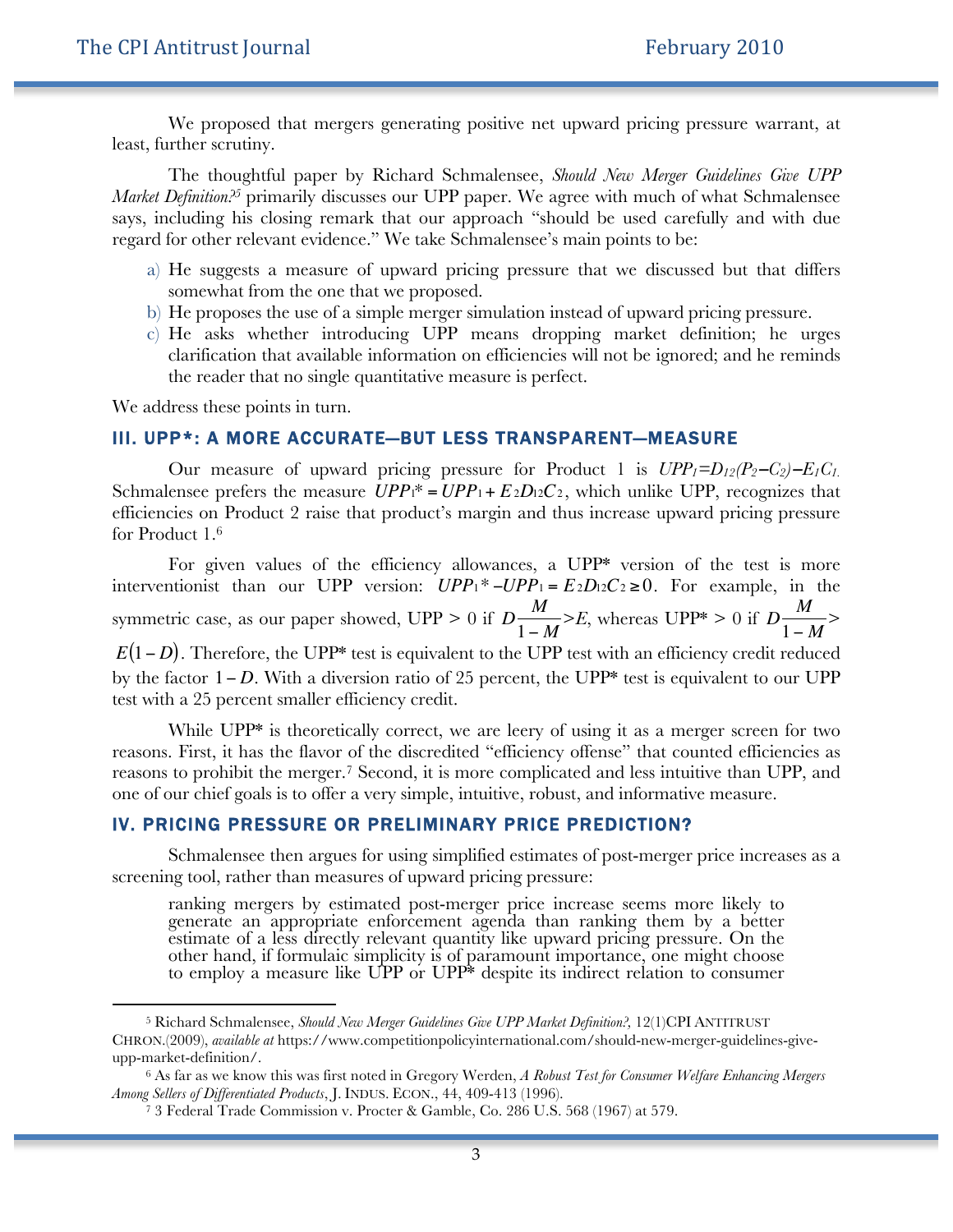welfare.

 $\overline{a}$ 

Leaving aside Schmalensee's thought-provoking departure from the standard question "how should we evaluate whether this merger is likely to harm consumers?", and follow-on questions such as whether priority should also be based on market size, we of course agree that a merger's impact on consumers depends upon the magnitude of any price increases.<sup>8</sup> However, as the merger simulation literature shows, predicted price increases vary, sometimes dramatically, with the demand system assumed.<sup>9</sup> It was partly for that reason we sought a more robust measure; it was also (a closely related point) partly because merger simulation is not very transparent. We do see UPP as a simple and useful measure that is generally indicative of likely price effects. Schmalensee proposes a hill-climbing metaphor, arguing that a hill's height is unrelated to how steep the hill is at its base. We would argue that a football metaphor is at least as apt. A ball that is kicked harder might not travel further—it might get stuck in a tree, or might be kicked into a stiff wind—but as a general matter hard-kicked balls tend to go further. We thus respectfully disagree with Schmalensee when he writes that upward pricing pressure is "a quantity unrelated to any measure of consumer harm."

Our point about robustness to demand specification was stressed in our paper; here, we follow up a little on our concern that even Schmalensee's very simplified linear-demand merger simulation approach is more complex and less transparent than UPP, at least in the asymmetric case.

In the symmetric case, three variables are needed: the margin, the diversion ratio, and the efficiency credit. As Schmalensee reports, if one also assumes linear demand, we have:

$$
\frac{\Delta P}{P} = \frac{DM - E(1 - D)(1 - M)}{2(1 - D)} = \frac{UPP * / P}{2(1 - D)}
$$

it would be considerably harder to explain to someone not trained in mathematics or economics. which he calls the Price Change Assuming Linearity ("PCAL").<sup>10</sup> This expression is not much more complex than the expressions for UPP or UPP\* for the symmetric case, although we think However, outside the restrictive symmetric case, the three variables are needed for each product, for a total of six:  $M_1$ ,  $M_2$ ,  $D_{12}$ ,  $D_{21}$ ,  $E_1$ , and  $E_2$ . Shapiro has derived the asymmetric formula corresponding to Schmalensee's PCAL:<sup>11</sup>

$$
\frac{\Delta P_1}{P_1} = \frac{[2D_{12}M_2 - E_2(1-M_2)(D_{21}-D_{12})]\frac{P_2}{P_1} + [D_{21}(D_{21}+D_{12})M_1 - E_1(1-M_1)(2-D_{21}(D_{12}+D_{21}))]}{4-(D_{21}+D_{12})^2}.
$$

Following Schmalensee, we define this expression as PCAL1; clearly it is quite a bit more complex than  $UPP_1 = D_{12}(P_2 - C_2) - E_1C_1$ , in addition to relying on linear demand.<sup>12</sup> So, while

<sup>€</sup> effects. We briefly indicate in our paper how our ideas can be applied to non-price competition. <sup>8</sup> This entire discussion takes as given the products offered by the firms and focuses on pricing competition. In practice, of course, mergers also affect non-price competition, and those effects can be more important than pricing

<sup>9</sup> *See*, for example, Luke Froeb, Steven Tschantz, & Gregory J. Werden, *Pass-Through Rates and the Price Effects of Mergers*, INT'L J. INDUS. ORG., 23, 703-15, (December 2005), which is cited by Schmalensee.

<sup>10</sup> The linear model can be solved explicitly. The symmetric formula without efficiencies is reported in Carl Shapiro, *Mergers with Differentiated Products*, ANTITRUST, 1996.

<sup>&</sup>lt;sup>11</sup> See Carl Shapiro, *Unilateral Effects Calculations*, *at* http://faculty.haas.berkeley.edu/shapiro/unilateral.pdf.<br><sup>12</sup> Different formulas for the predicted price increase apply with other shapes of the demand system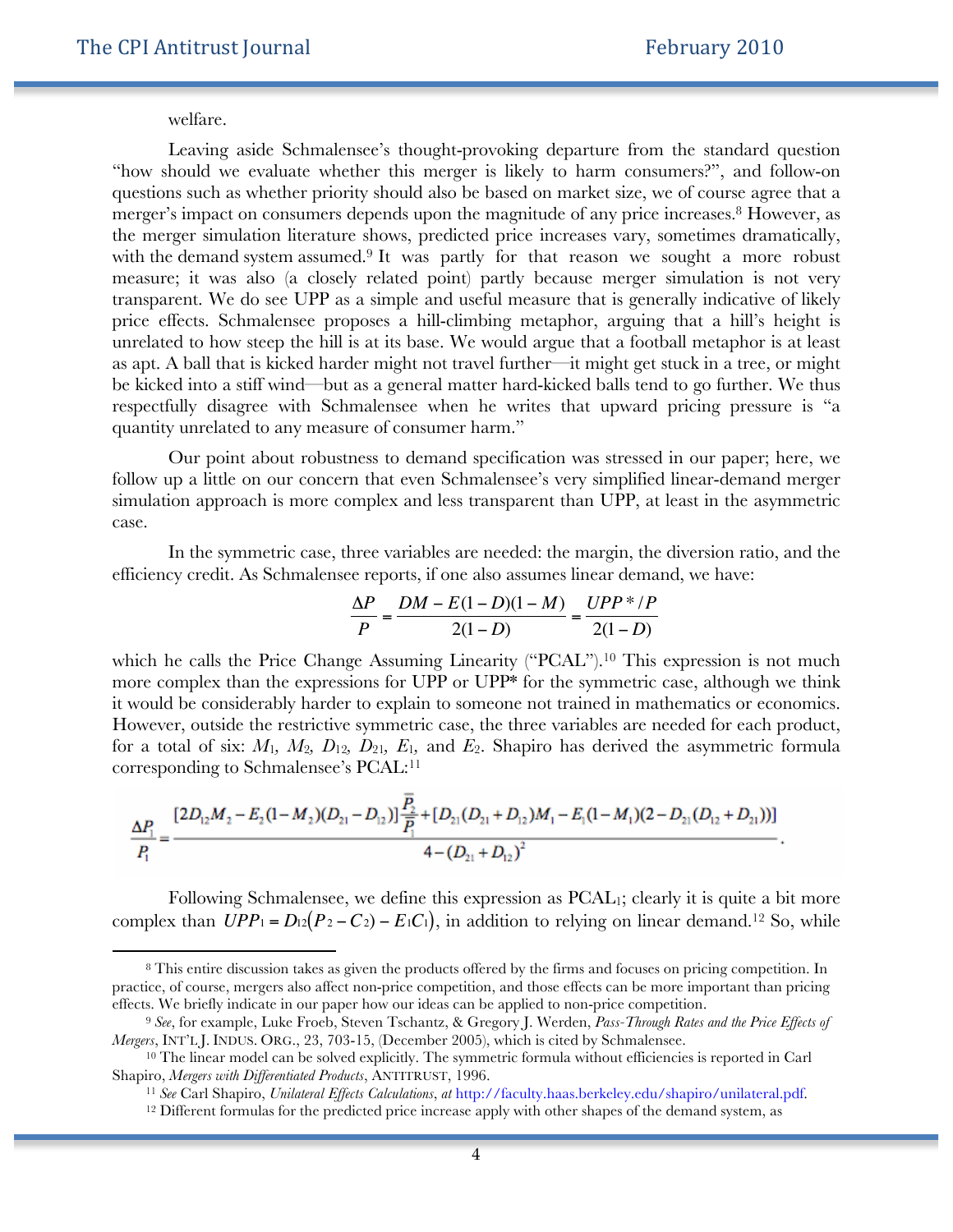we are sympathetic to Schmalensee's argument, we still regard  $UPP<sub>1</sub>$  as more practical, more robust, and more transparent for initial screening purposes than PCAL1. Perhaps merger simulation, such as PCAL<sub>1</sub>, would be more suitable for estimating price effects, as part of the full inquiry, in cases that warrant further study.

#### V. THREE OTHER ISSUES

#### *A. Market Definition*

In the title of his paper, Schmalensee asks whether the Guidelines should drop market definition. Numerous economists have criticized the market definition exercise, and indeed our proposal was prompted in part by recognition that the market definition and concentration approach does not always work well, especially in cases involving differentiated products. But we are not suggesting that antitrust enforcement, or the Guidelines, should drop market definition. Rather, we think that market definition and concentration measures can be informative, but are not always, and that UPP can be informative, but is not always. Thus we view UPP as a competitively valuable entrant into the market for merger evaluation, but this does not mean we want to close down market definition, the incumbent in that market. Indeed, while sometimes the approaches will be alternatives (substitutes), they will sometimes be complements. Whether or not market definition is a legal requirement, as some argue, the market definition enquiry and concentration can certainly be, at a minimum, relevant evidence.

#### *B. Marginal-Cost Efficiencies*

 $\overline{a}$ 

In our paper we did not mean to focus very much on just how to quantify marginal-cost efficiencies; the important point is to introduce some credit for efficiencies from the beginning and to weigh it against the gross UPP or similar measure. We argued relatively briefly, and with a focus on keeping the screening enquiry transparent and manageable, that a natural way to do this is with a broad default efficiency allowance ("standard deduction"). Perhaps we made it sound too much as if that was a key part of our proposal. Responding perhaps to such a perception, Schmalensee states: "While I recognize that efficiencies are difficult to estimate in practice, it is hard to see the merit in deciding in advance to ignore any relevant case-specific information that might be present." He goes on to say: "It would seem to be preferable to begin with a default value for efficiencies but to depart from it if the merging parties can convincingly argue that they will do better or if they fail to make a credible showing that there will be any significant efficiencies at all."

We can only agree. But as a practical matter, an initial screening tool cannot be based on case-specific measures of efficiencies, whose accurate evaluation normally requires a relatively thorough review of the merger. Under the approach we proposed, as under the current Guidelines, cognizable, case-specific efficiencies will be explored later, if and when a full analysis is performed. In that respect, the magnitude of gross upward pricing pressure necessary to cause net upward pricing pressure serves much like the HHI thresholds in the current Guidelines.

One could take a broader view of what is to be set against gross upward pricing pressure  $D_{12}(P_2 - C_2)$ . In such a broader view, the default efficiency credit might not necessarily correspond to marginal cost savings commonly achieved in horizontal mergers, but might more generally establish a threshold on the level of gross upward pricing pressure, prompting further scrutiny of the merger or raising serious concerns. This threshold could reflect a variety of

explored in the literature on merger simulation and stressed in our paper. *See especially* Froeb *et al., supra* note 9 at 4.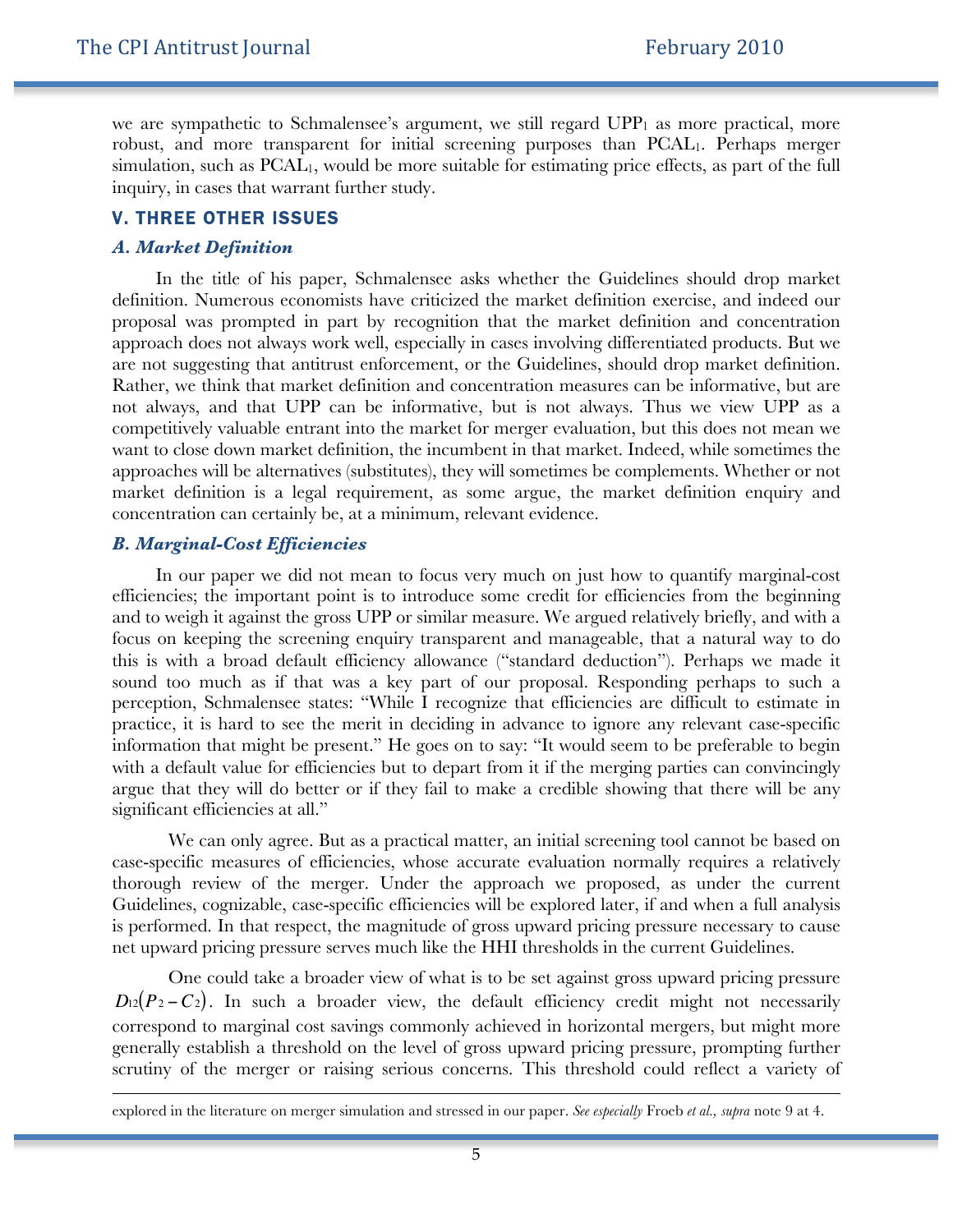considerations related to the cost of false positive and false negative signals at the screening stage, such as the costs and delays associated with additional review, the magnitude of harm caused by mergers that harm competition, and the likelihood that additional factors such as product repositioning or entry will negate any initial concerns.

#### *C. Estimate of Marginal Cost*

Schmalensee reminds us that UPP requires an estimate of marginal cost. He states: "It is not uncommon in practice to use average variable cost as an estimate of marginal cost, but that estimate is typically biased downward, particularly under competitive conditions." He adds: "While it is possible in principle for firms facing relatively inelastic demand curves to be in equilibrium with marginal cost below average variable cost, this seems unlikely to be the typical case." We have three responses here. First, in the concentration screen (the incumbent method against which UPP competes), market definition using the hypothetical monopolist test and critical loss requires an estimate of marginal cost. Second, we agree that average variable cost, as defined in the textbooks, is not in general the right measure; the right concept is indeed marginal cost—more precisely average incremental cost ("AIC") measured over a relevant discrete change in output. Third, in our experience, the Agencies are relatively well prepared to measure AIC, using the discovery tools available to them under the Hart-Scott-Rodino Act.

#### VI. USE OF AVAILABLE EVIDENCE

 $\overline{a}$ 

Whatever measure is used for screening purposes, it is important that the full analysis give proper weight to all the available evidence. We thus agree with Schmalensee when he writes: "In the presence of differentiation, it is important to avoid rigid, formulaic use of any quantitative screening device."13 Indeed, we would make that statement with or without product differentiation and apply this same principle to the use of HHIs in markets for relatively homogeneous goods.

Schmalensee's example of the merger between two neighboring gasoline stations, with many others nearby, nicely illustrates the dangers from "formulaic use of any quantitative screening device." Evidence that non-merging parties offer very close substitutes for the products offered by the merging firms, as judged by the vast majority of customers, would be highly relevant for assessing unilateral effects. And in some cases such evidence might be so clear and convincing as to justify ending the inquiry. But such evidence must be reconciled with evidence from observed pre-merger conduct, including pre-merger margins and diversion ratios.

How might this consistency check operate in Schmalensee's gasoline station example? The margins might be low, as indeed we would expect if there is as much overall competition as his example suggests. And with "stations fairly densely situated along both intersecting roads," the diversion ratios could also be low.14 A merger between the two stations thus might not cause upward pricing pressure, so the fear of a false positive test result may be misplaced.15 For the

<sup>13</sup> *See* Schmalensee, *supra* note 5 at 6; there, the word "not" was mistakenly inserted into this sentence. (Email communication with Schmalensee, December 29, 2009.)

<sup>14</sup> In practice, the diversion ratio is often measured based on a small but significant price increase on Product 1, not based on an infinitesimal price increase.

<sup>&</sup>lt;sup>15</sup> Indeed, as we point out in our paper, the UPP test could generate a false negative result in this type of situation. Suppose that pricing competition between the two stations is intense, leading to very low margins, say 10 percent. Even with a diversion ratio of 80 percent, UPP would be negative using a 10 percent default efficiency credit. However, departing from Schmalensee's example, if rival stations were far away, the merger could lead to a significant price increase.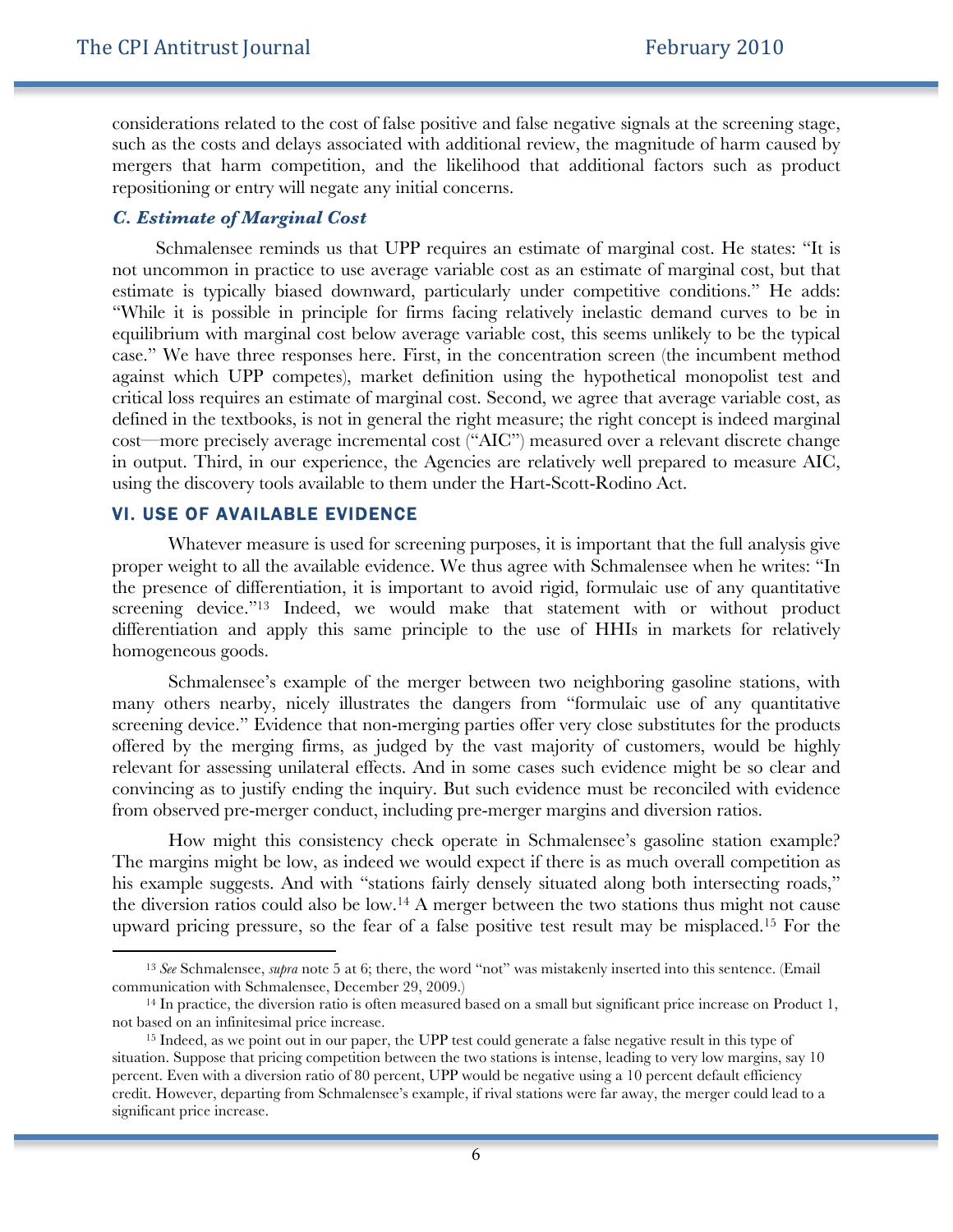$\ddot{ }$ 

merger to cause upward pricing pressure in the symmetric case requires *D* prices independently, this should alert us not to accept too readily claims that neighboring *M* 1− *M*  $> E$ . Using a 10 percent efficiency credit purely for illustrative purposes, this requires at least moderately high margins. For example, even if the diversion ratio is quite large, say 40 percent, the margins would have to be at least 20 percent. If the margins are at least this large, and the firms are setting their gasoline stations are viewed by consumers as very close substitutes for the merging stations.

Another possibility is that the merging stations and their neighbors are not pricing independently. Perhaps each station anticipates a rapid response from the others if it changes its price, especially if it lowers its price. This mode of oligopoly behavior may allow the various stations to maintain prices sufficient to cover their fixed costs. In this case, any adverse unilateral effects of the merger may indeed be small. But theories of coordinated effects could well come into play. Whether the merger will increase the risk of future pricing coordination could be central. UPP is not designed to address theories of coordinated effects, and UPP may well not be the best tool in this situation going forward. However, if the UPP test flags such a merger for further scrutiny, we would call it a serendipitous feature rather than a bug. And, of course, no simple diagnostic can perform perfectly for screening purposes. In any event, if *UPP* > 0 but a looking for nearby substitutes might well be easier and quicker than trying to define the quick look reveals that the merger will not lead to any meaningful price increase because of the competition from other nearby gas stations, using UPP "with due regard for other relevant evidence" will quickly allow the merger to be cleared. Even in this case, measuring UPP and then geographic market using the hypothetical monopolist test and measuring HHIs in that market.

Overall, Schmalensee's proposal and ours are fairly closely related ways of screening certain mergers for further scrutiny. Both methods seek to flag substantial risks of harm to competition from unilateral effects by quantifying how the merger will change the merging firms' pricing incentives. To do so, both methods focus on margins and diversion ratios, at least in part by multiplying those two variables together. Both methods compare these measures of the loss of direct competition between the merging firms against some level of merger-specific marginal cost efficiencies, either assumed or demonstrated. These differences may be meaningful in specific cases, but they are minor compared to their shared differentiation from evaluations based on concentration in a collection of products deemed to be a relevant market.

#### VII. CRITICAL LOSS ANALYSIS AND MARKET DEFINITION

We now turn to critical loss and market definition, the topics of a large literature including our paper *Improving Critical Loss Analysis*. <sup>16</sup> In markets with differentiated products, the economics underlying critical loss analysis can instructively be illustrated by asking whether just two products form a relevant market under the Guidelines' hypothetical monopolist test.

In the symmetric case with linear demand, Bertrand competition pre-merger, and ignoring efficiencies, Schmalensee's PCAL approach predicts the profit-maximizing price

<sup>16</sup> Joseph Farrell & Carl Shapiro, *Improving Critical Loss Analysis*, ANTITRUST SOURCE, 7, (February 2008) *available at* http://www.abanet.org/antitrust/at-source/08/02/Feb08-Farrell-Shapiro.pdf.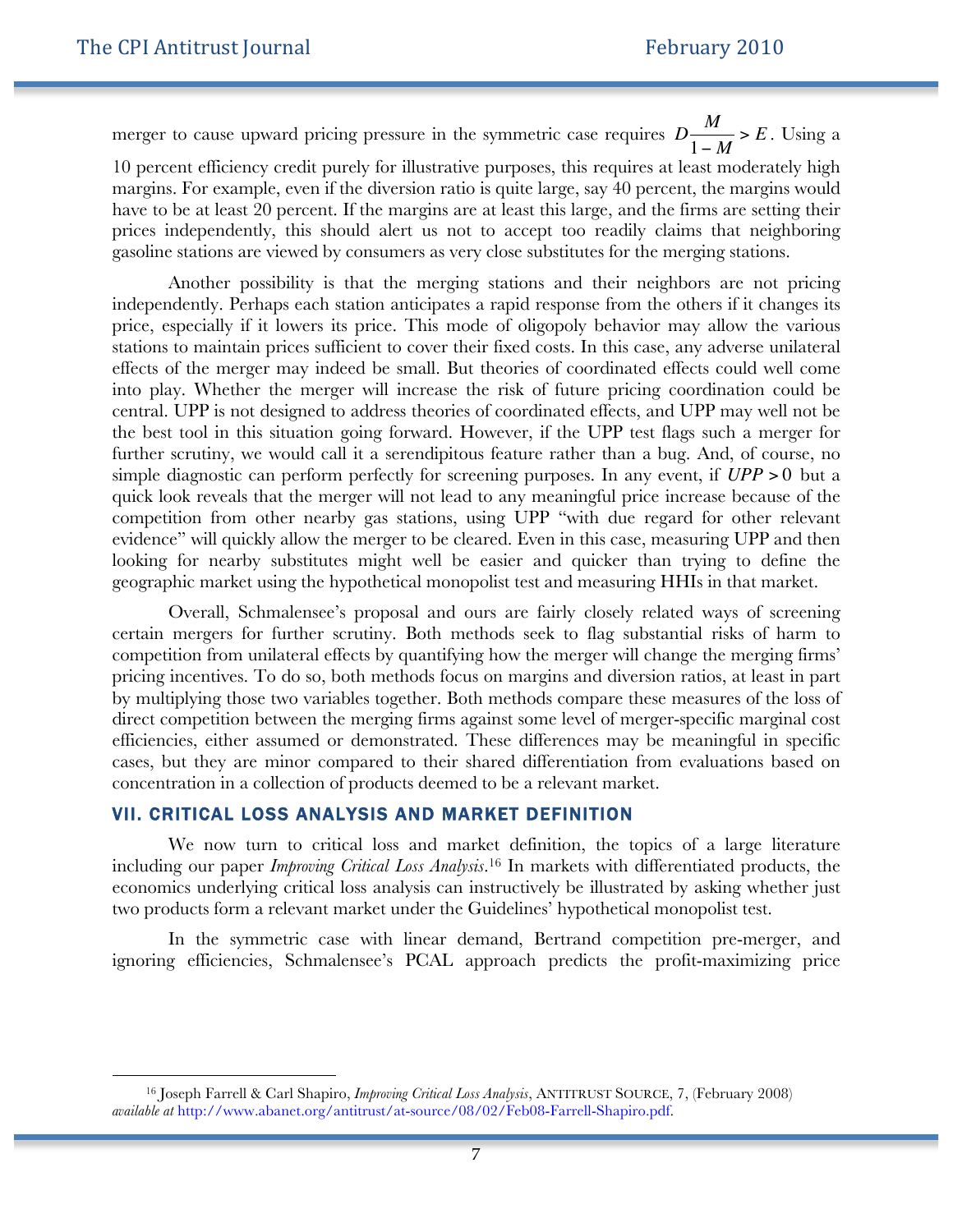$\overline{a}$ 

increase for the hypothetical monopolist controlling Products 1 and 2, as  $\frac{\Delta P}{P} = \frac{DM}{2(1-D)}$ . <sup>17</sup> The two products form a market if this exceeds *S*, the size of the SSNIP. Simplifying, this condition can be written as *D* > 2*S M* + 2*S* , the formula presented as Proposition 1A in our paper.18

 $\ddot{\phantom{a}}$ response to a loss of rivalry—in the case of competitive effects, the loss of rivalry between the This reminds us that the same underlying economics applies to market definition and to unilateral pricing effects. Both of those enquiries ask the analyst to predict a profit-maximizing merging firms; in the case of market definition, the loss of rivalry among firms that control products in a candidate market.19 As we stressed in our UPP paper, such predictions can be viewed as requiring a quantitative estimate of oligopoly pass-through of idiosyncratic or asymmetric marginal-cost shocks, and a fully rigorous version of that is rarely if ever possible given the available information, especially at a screening stage. As a practical matter, effective merger enforcement requires a tractable way to proceed when those oligopoly pass-through rates are not observed with any great accuracy.

We see two basic strategies. One strategy, pursued in our UPP paper, is to look for measures of risk to competition that *do not* depend on oligopoly pass-through rates. Our paper described some substantial benefits of that approach. The downside, as Schmalensee stresses, is that one may gain little sense of the magnitude of likely price effects, only (if the method works well) a reliable sense of whether prices are likely to rise or fall. The second strategy, which Schmalensee favors and which underlies most merger simulation, explicitly or implicitly makes simplifying assumptions about oligopoly pass-through rates. In particular, assuming profit maximization along with a given mode of competition (such as differentiated-product Bertrand) and a given demand structure (such as linear, logit, or constant-elasticity) can imply such simplifying assumptions about oligopoly pass-through rates. As discussed above, Schmalensee puts forward the linear-demand Bertrand model (generating PCAL), although he indicates (see his footnote 12) openness to alternative implementations of this basic strategy.<sup>20</sup>

Professor Schmalensee, meet Malcolm Coate and Joseph Simons. In their paper, *Critical Loss vs. Diversion Analysis: Clearing up the Confusion*, 21 Coate and Simons (henceforth, "CS") criticize

<sup>&</sup>lt;sup>17</sup> This is Schmalensee's formula for the predicted price increase without any efficiencies; it was also presented in Carl Shapiro, *Mergers with Differentiated Products*, ANTITRUST (1996), *available at* http://faculty.haas.berkeley.edu/shapiro/diversion.pdf.

<sup>18</sup> This same formula can be found earlier in Michael Katz & Carl Shapiro (2003), *Critical Loss: Let's Tell the Whole Story*, ANTITRUST, 49-56, (Spring, 2003) *available at* http://faculty.haas.berkeley.edu/shapiro/critical.pdf, and Daniel O'Brien & Abraham Wickelgren, *A Critical Analysis of Critical Loss Analysis*, 71 ANTITRUST L. J. 161. The diversion ratio here corresponds to the aggregate diversion ratio as defined in Katz & Shapiro, which is the fraction of lost sales from a price increase of one product in the candidate market that are captured by all the other products inside the candidate market. For a candidate market consisting of just two products, the aggregate diversion ratio is simply the diversion ratio to the other product in the candidate market.

<sup>&</sup>lt;sup>19</sup> If some firms that control such products also control related products outside the candidate market, the hypothetical monopolist test often runs into problems and paradox. We briefly discussed this in our 2008 critical loss paper and do not pursue it here.

<sup>&</sup>lt;sup>20</sup> UK competition authorities have in some cases used this strategy; the predicted price change is known as the "illustrative price rise."

<sup>21</sup> Malcolm Coate & Joseph Simons, *Critical Loss vs. Diversion Analysis?,* 12(1)CPI ANTITRUST CHRON.(2009), available at https://www.competitionpolicyinternational.com/critical-loss-vs-diversion-analysis-clearing-up-theconfusion/**.**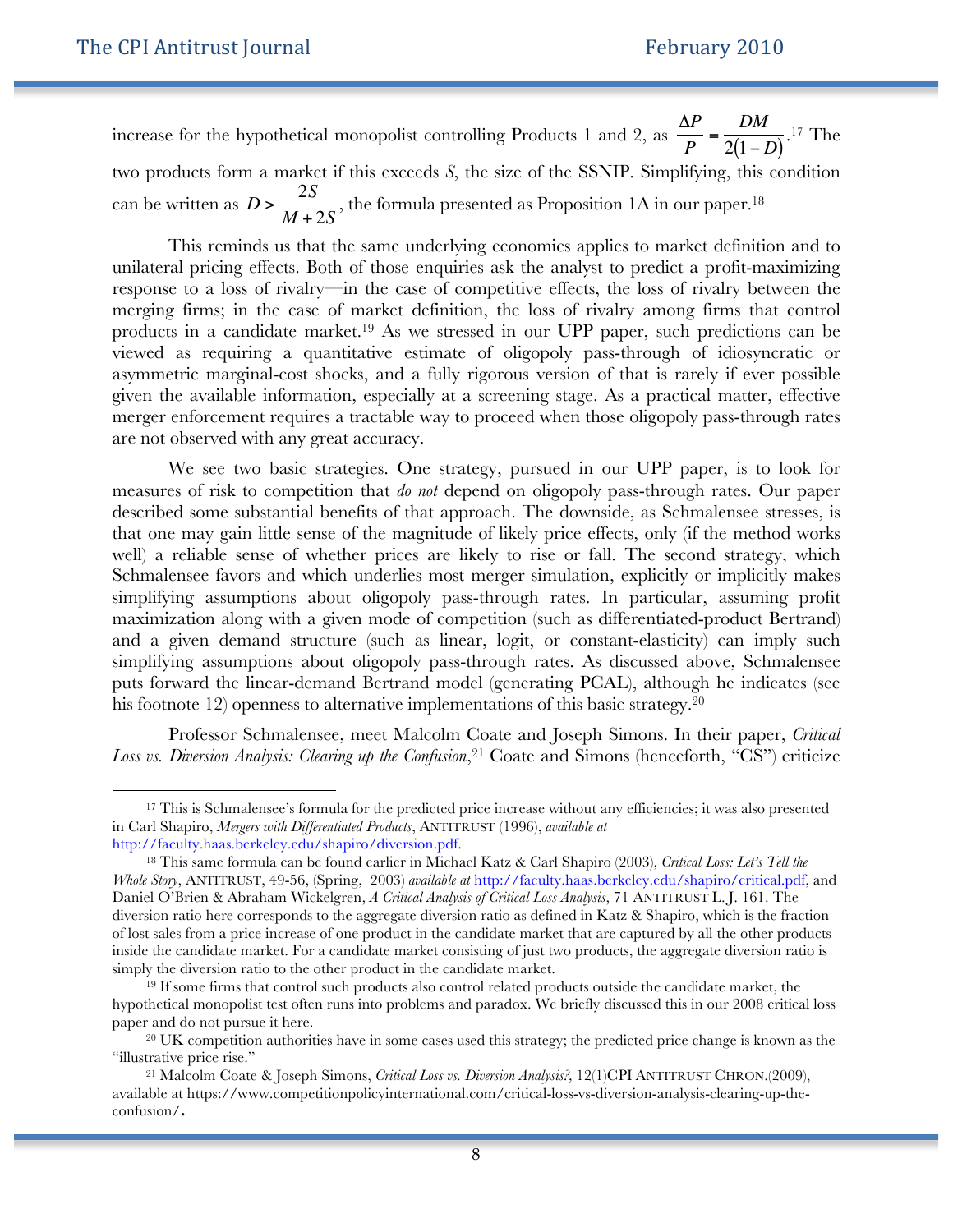our paper, *Improving Critical Loss Analysis*, on various grounds, but largely for taking as a starting point the linear-demand Bertrand model favored by Schmalensee. Despite its title, the paper by CS is confusing. Here, we unpack and respond to what we believe are its main points.

#### VIII. CORRECTING THE RECORD

We must first respond to two suggestions by CS that inaccurately impugn our impartiality and our respect for evidence.

First, CS repeatedly indicate that we try to substitute economic theory for an examination of relevant evidence. Referring to our approach they state: "this type of analysis substitutes deductive logic for empirical evidence." They "conclude that any form of Critical Loss Analysis requires factual evidence," as if our approach did not. In rejecting our approach they state that "Theory cannot trump fact."

In fact, as we explicitly laid out, our paper is precisely about how to weigh and interpret a piece of evidence about demand responsiveness to price: the pricing decisions made by the firms prior to the merger. One would expect that the merging firms themselves know a great deal about the demand for the products they are selling. The inference from high margins that demand is relatively inelastic follows from the standard "price theory" taught in any undergraduate microeconomics class. In fact, the hypothetical monopolist test itself is premised on the idea that the hypothetical monopolist would raise prices to the profit-maximizing level. Antitrust analysis of mergers is replete with other instances where inferences are made from the behavior of market participants. Indeed, these may well be the strongest inferences available, and modern antitrust analysis would be impoverished and impossible without drawing such inferences.

At the same time, our paper explicitly recognized that other types of evidence may be relevant in estimating the loss of sales that a hypothetical monopolist (or the merging firms) would experience in response to a price increase. That is why much of our paper is devoted to explaining how to use different types of evidence, in conjunction with evidence of pre-merger margins. Indeed, the primary contribution of our paper was to show how such evidence can be used, building on Katz & Shapiro<sup>22</sup> and O'Brien & Wickelgren.<sup>23</sup>

Thus our approach is empirically grounded. In particular, we explain how, by focusing more on the change in incentives, our methods can better attempt to take into account a variety of important real-world factors such as coordinated interaction, sales of complementary products, and "dynamic and intangible considerations, such as customer loyalty, reputation, network effects, and learning curves." In contrast, the methods advocated by CS, which assume these factors are all absent, are the ones lacking empirical basis. We also explicitly discuss the treatment of conflicting evidence. Our paper provides no basis for any assertion that we favor dismissing or ignoring reliable evidence of any type.

The second point where we must correct the record is where CS state that our methodology is "designed to almost guarantee narrow markets, even in low-to-moderate margin industries." (emphasis added). On the contrary, our methodology follows clear economic principles and is not "designed to" achieve any particular market delineation. Our methodology explores how to implement the hypothetical monopolist test in a way that follows the Guidelines,

 $\ddot{ }$ 

<sup>22</sup> Katz & Shapiro *supra* note 18.

<sup>23</sup> O'Brien & Wicklegren, *supra* note 18.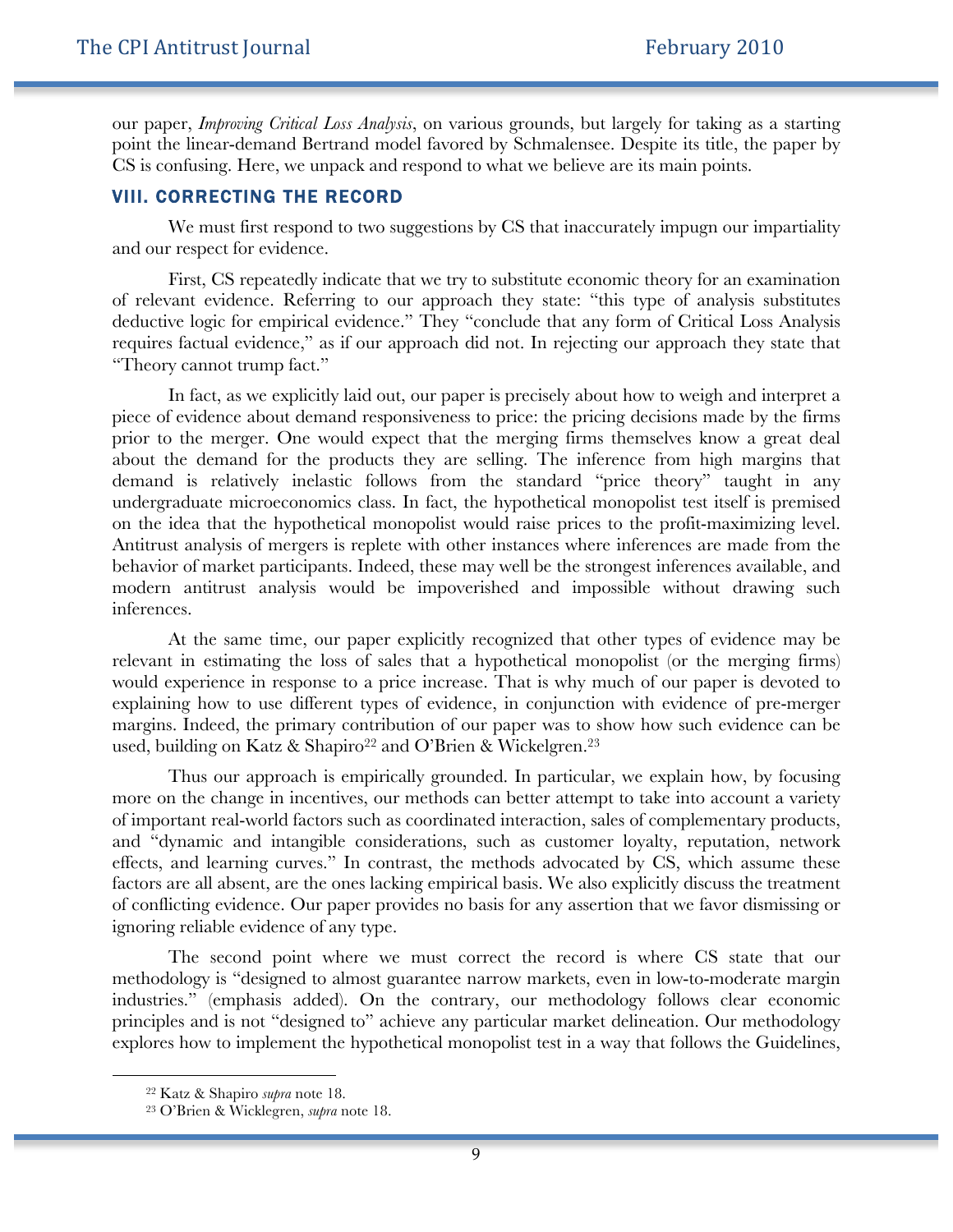1

that uses sound economic logic, and that is focused on the goal of the market definition exercise: to identify possible markets in which a merger may lead to competitive harm.

CS also criticize us for using marginal cost to measure margins. They say (p. 12): "their entire methodology collapses if the analyst is unable to estimate the theoretical marginal cost." Any critical loss analysis requires an estimate of average incremental cost, i.e. marginal cost averaged over a perhaps substantial range of output. It is not clear why CS believe that this is easier than estimating marginal cost near the actually observed output (we are not sure why they call this "theoretical"). If the analyst can estimate incremental costs over ranges of output, she can use the same revealed-preference logic that leads to the Lerner equation, and derive a mild generalization of our approach, not a collapse. If incremental costs cannot even be approximated with any confidence, critical loss analysis as a whole does collapse.

Lastly, we would like to correct the record regarding the predictions of unilateral effects models. CS state: "It is well known in economics, however, that virtually all unilateral effects models utilizing the Lerner Condition produce price increases for any horizontal merger. That is, every horizontal merger is predicted to raise price, which of course has no empirical support and would face serious Daubert issues if used in court." [footnote omitted]. In fact, even before accounting for non-price supply side responses such as repositioning and entry, models of unilateral effects are perfectly capable of including marginal-cost efficiencies, which can easily lead to price reductions from horizontal mergers. For instance, both our 2008 UPP paper and our 1990 paper on what would now be called unilateral effects did so.<sup>24</sup> The Daubert assertion by CS is a red herring—indeed, as we note in footnote 19 below, some who oppose the approach seemingly favored by CS also try to bring Daubert to their aid.

#### IX. CS DO NOT FOLLOW THE HORIZONTAL MERGER GUIDELINES

CS advocate two aspects of methodology for market definition and critical loss analysis. As they note in part, both aspects depart from the Guidelines. Especially since the Guidelines are under review, there is nothing wrong with that (and we have proposed non-Guidelines approaches ourselves), but it is worth being clear. The Guidelines state (§1.11):

In performing successive iterations of the price increase test, the hypothetical monopolist will be assumed to pursue maximum profits in deciding whether to raise the prices of any or all of the additional products under its control.

CS suggest that this language is unclear concerning whether one should test whether a SSNIP would raise a hypothetical monopolist's profits in comparison with prevailing prices (a "break- even analysis"), or whether the hypothetical monopolist's profit-maximizing price change is at least equal to a SSNIP (a "profit-maximizing analysis"). CS state (footnote 9):

We will leave it to others to discuss what the Guidelines meant by the term "likely would impose" in relationship to a SSNIP. Our position is clear: For roughly 20 years, merger analysts have applied the standard CLA to define markets with a break-even analysis.

We find it hard to see very much ambiguity in "what the Guidelines meant" here: they clearly call for a profit-maximizing analysis.25 CS may believe that a break-even analysis is a

<sup>24</sup> Joseph Farrell & Carl Shapiro, *Horizontal Mergers: An Equilibrium Analysis*, AMER. ECON. REV., 80(1), 107-126, (1990).

<sup>&</sup>lt;sup>25</sup> The 1982 Guidelines can fairly be read as ambiguous on this point. But for 25 years, going back to 1984, the Guidelines have expressly called for a profit-maximizing analysis of the pricing by the hypothetical monopolist.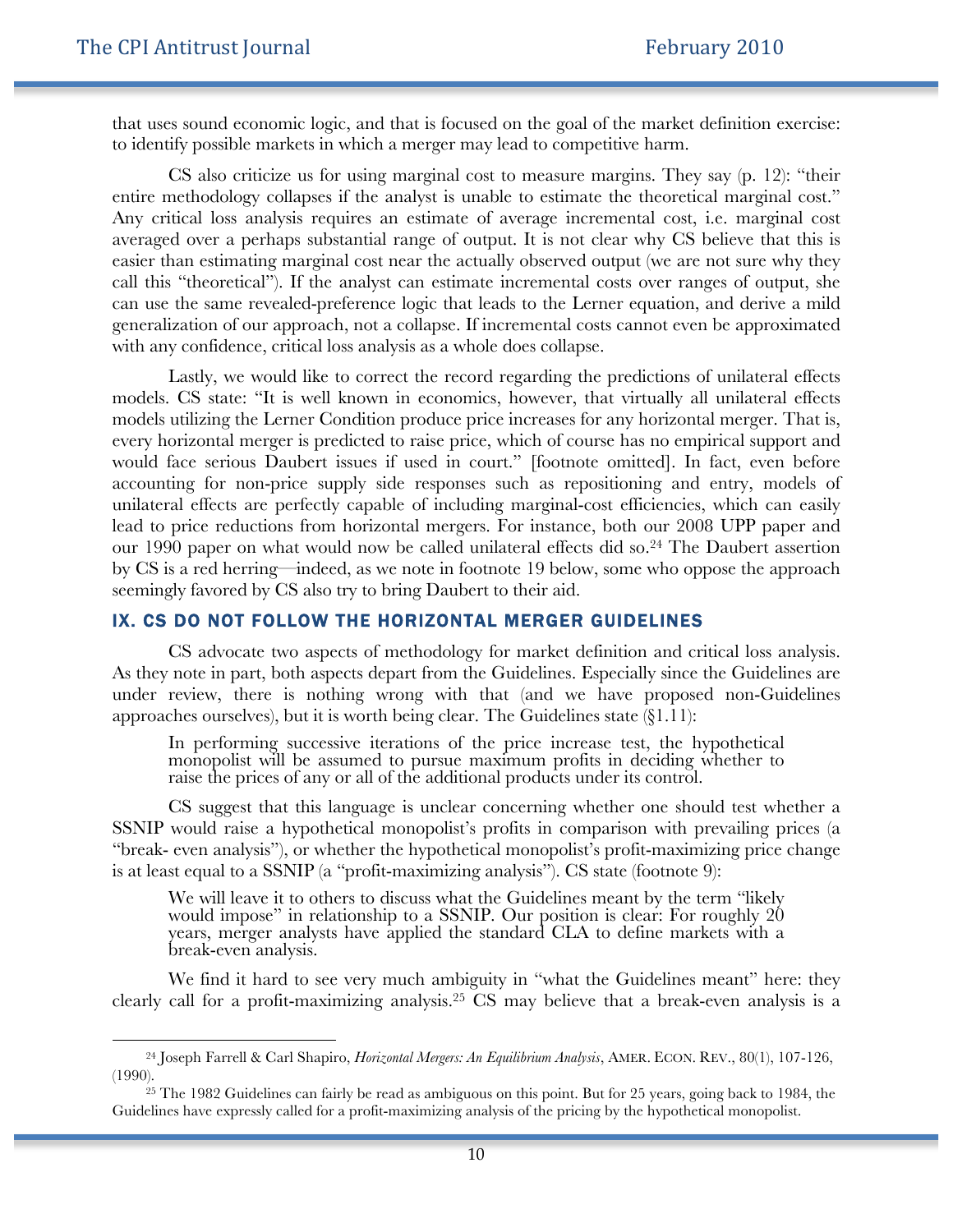better approach, and we could imagine arguments to that effect, but CS give none. Others have explicitly argued for the Guidelines approach on the merits. For instance, Werden explains that the break-even approach will err when the profit-maximizing price is much larger than 5 percent, but a 5 percent price increase would lead to lower profits than the prevailing price.26

Second, as the same passage from the Guidelines states, the Guidelines approach asks whether the hypothetical monopolist would raise "the prices of any or all" products. In contrast, CS propose a non-Guidelines methodology that asks only whether the hypothetical monopolist would profitably raise all of the prices under its control uniformly.

As CS stress, the uniform SSNIP approach and the variable SSNIP approach can differ substantially in markets with differentiated products. CS even explain, quoting Ordover & Willig, how the variable SSNIP approach in the Guidelines is necessary to identify valid competitive concerns involving price increases for some but not all of the products in the relevant market.<sup>27</sup> Despite this, CS reject the variable SSNIP approach in the Guidelines (describing it as "artificially" excluding products from the market) on the grounds that it "generally biases the analysis in favor of finding a competitive concern." But while they illustrate how the variable SSNIP approach can lead to narrower markets than the uniform SSNIP approach, that point is already in Ordover & Willig. CS do not show how the variable SSNIP approach leads to false positives in market definition, let alone show or even argue that such a possibility would outweigh the false negatives. Rather, their argument against the variable SSNIP approach (in the unilateral effects context) seems to be that repositioning and entry may later be given too little weight if the Guidelines variable SSNIP approach is used to define markets, so they seemingly prefer to broaden the market beyond Guidelines boundaries so that obstacles to such supply side substitution need never be considered. CS assert that considering these types of supply side substitution as part of the calculation of market shares and the analysis of competitive effects and entry, as the Guidelines do, "amounts to burden shifting."

#### X. DIVERSION RATIOS AND CRITICAL LOSS

 $\overline{a}$ 

While CS argue that our methodology almost always leads to narrow markets when applied as we describe it, they also discuss a modified form of the methodology that focuses only on uniform SSNIPs. Unfortunately, in doing so, they misappropriate our definition of the aggregate diversion ratio and mangle our Proposition 1, stating:

This proposition, however, only results in narrow markets if there will be sufficient diversion in the face of an across-the-board price increase *by all of the firms in the market*. But why would customers divert volume among firms that are raising prices jointly, as opposed to diverting volume to firms that are not raising price? For example, if Mercedes, BMW, and Audi all raise prices simultaneously by the same amount, why would we expect any Mercedes customers to switch to BMW or Audi? We think that generally the Mercedes customers would not but, at a minimum, it is an empirical issue. If the answer is that we do not expect such

<sup>26</sup> He concludes that what he dubs "Critical Loss Analysis by Defendants (CLAD)" alone "does not supply the requisite analysis and therefore is unreliable. Consequently, expert economic testimony based on CLAD should be ruled inadmissible in U.S. courts under Rule 702 of the Federal Rules of Evidence." *See* Gregory J. Werden, *Beyond Critical Loss: Tailored Application of the Hypothetical Monopolist Test*, 4 COMPETITION L.J. 69 (2005), and Gregory Werden, *Beyond Critical Loss: Properly Applying the Hypothetical Monopolist Test*, 2(2) CPI ANTITRUST CHRONICLE, (2008) available at https://www.competitionpolicyinternational.com/beyond-critical-loss-properly-applying-the-hypotheticalmonopolist-test/.

<sup>27</sup> Janusz Ordover & Robert Willig, *Economics and the 1992 Merger Guidelines: A Brief Survey*, 8 REV. INDUS. ORG. 139 (1993).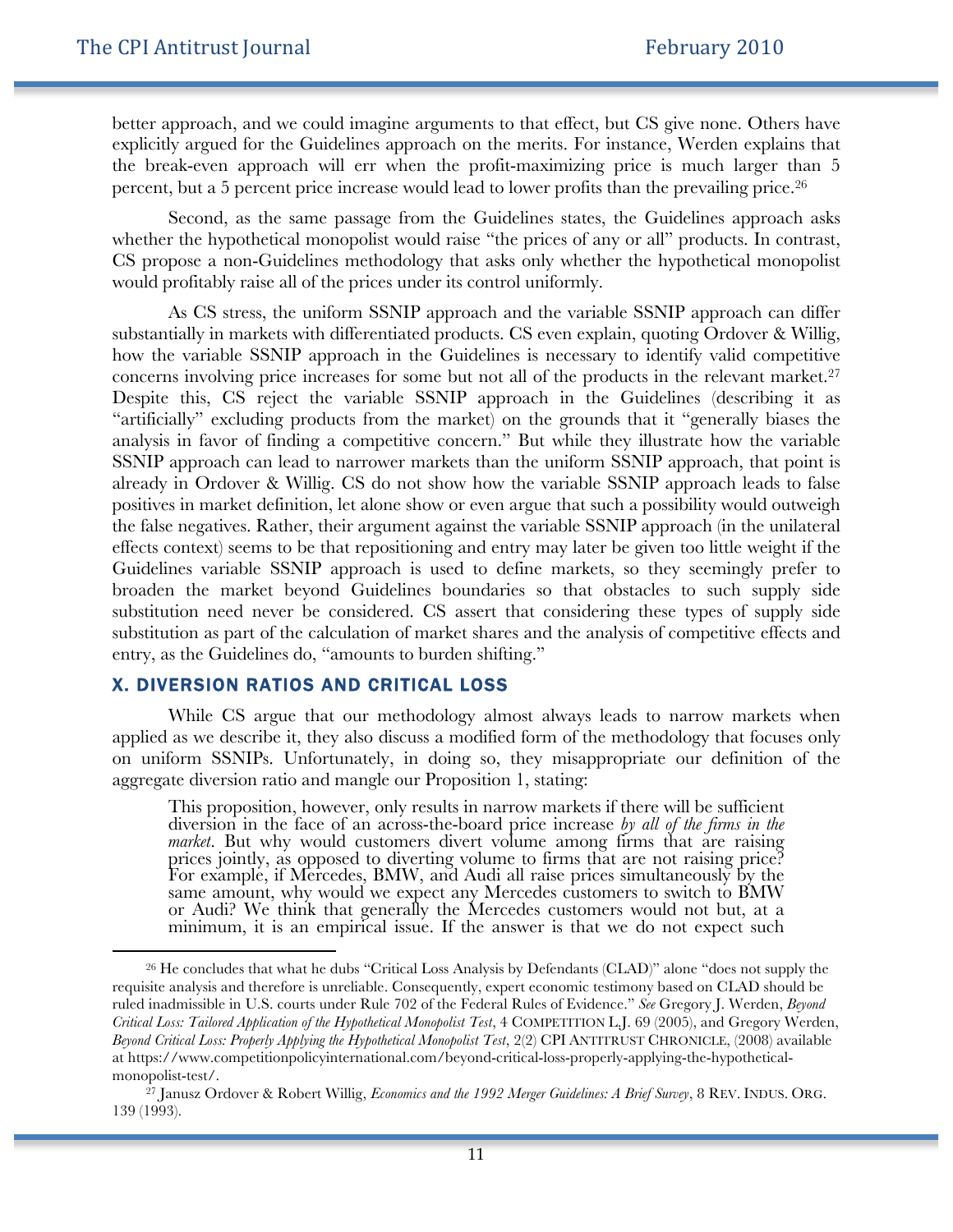$\ddot{ }$ 

switching, then the Farrell & Shapiro approach (with a linear demand curve) would result in expanding the candidate market for across the board SSNIPs because A would be very close to zero and thus, will be less than  $S/(M+S)$  in their Proposition 1. This result is the opposite of the one they seek to draw.

But as CS explicitly note elsewhere, *that was not our definition of A*. It is not legitimate to take our Proposition 1, redefine one of the quantities to be something dramatically different from what we defined it to be, and then mis-apply the formula given in our Proposition as if the Proposition applied—or as if we had claimed that it applied—with that unauthorized substitution. Yes, the measure that CS here call *A* very likely would be close to zero, but we certainly never claimed that market definition turns on comparing *that* measure to *S* /(*M* + *S*), nor does it.

uniform SSNIP can readily be more profitable for a hypothetical monopolist than a single-The analysis by CS in that paragraph, therefore, is mistaken and improper. In fact, a product SSNIP, whose profitability our formula diagnoses, even though a uniform SSNIP may induce no switching among products in the candidate market. This fact is easily seen in a simple numerical example involving linear demand and a candidate market consisting of Mercedes and BMW.

Suppose that Mercedes and BMW each sells 1000 units at pre-merger prices of \$40,000, and that the diversion ratio from Mercedes to BMW, and from BMW to Mercedes, is 20 percent. Now consider a \$2000 (i.e., 5 percent) price increase on Mercedes alone. Suppose that this \$2000 price increase would cause Mercedes to sell 100 fewer units, with sales falling to 900 units. Since 20 percent of these lost sales go to BMW, BMW's sales would go up from 1000 units to 1020 units. Now suppose that BMW follows Mercedes with its own \$2000 price increase. With symmetric linear demand, this also causes BMW to lose 100 units. BMW sales would fall from 1020 to 920. But 20 percent of the 100 lost sales go to Mercedes (linear demand implies constant diversion ratios), lifting its sales from 900 to 920. The net result is that both Mercedes and BMW are setting prices of \$42,000 and selling 920 units.

In this thought experiment, we raised the prices sequentially, so we saw 20 customers switching from Mercedes to BMW, and then 20 customers switching back. But one can get to the same result by thinking about both brands simultaneously raising their prices from \$40,000 to \$42,000. We have already established that if Mercedes and BMW each charge \$42,000, each sells 920 units. In comparison with the pre-merger prices of \$40,000, each lost 80 units. (These sales were lost either to other auto brands or to the option of not purchasing an auto.) CS are quite right that when both prices are raised in unison, there is no "switching" between Mercedes and BMW. They are mistaken in their belief that our methods assume otherwise, mistaken that the diversion ratio (as we use the term) is zero because there is no such switching when both prices are raised, and mistaken if they believe that a uniform SSNIP is therefore unprofitable.28

This numerical example illustrates the logic behind the aggregate diversion ratio. One firm that raises its price alone loses 100 units. The hypothetical monopolist, by raising the price of all products in unison, only loses 80 units per brand. The aggregate diversion ratio tells us the fraction of the units that would be lost by an individual firm which are retained by the hypothetical monopolist. Standard antitrust analysis assumes that each price is set prior to the

<sup>&</sup>lt;sup>28</sup> In fact, with symmetry in these models, the profit-maximizing uniform price increase is larger than the profitmaximizing price increase for a single firm that takes as given the pre-merger prices of the other firms.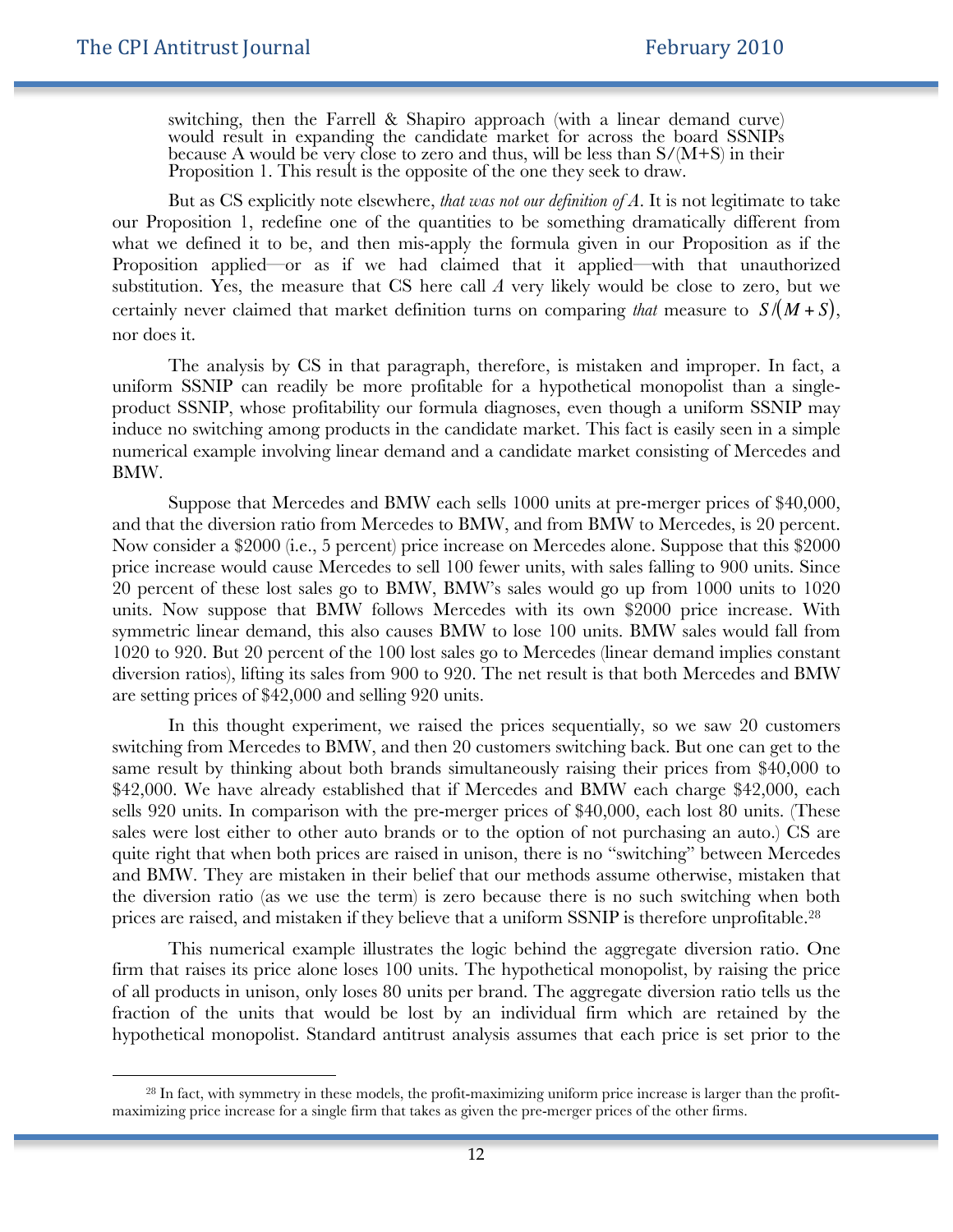merger to maximize the profits of the pre-merger firm controlling that price, and in particular that the \$2000 price increase is not profitable for either Mercedes or BMW to undertake alone. However, that price increase might be profitable for the hypothetical monopolist, precisely because it only loses 80 units on each brand, not 100. The economic logic is the same as that of collusion: normally, it is more tempting to raise prices in unison than to do so alone.

In this illustration, and in general with linear demand, the hypothetical monopolist only loses a fraction (1− *A*) of the sales on a given brand that a single firm would lose if it raised its piece of evidence for performing the hypothetical monopolist test.<sup>29</sup> price alone, where *A* is the aggregate diversion ratio. In our example, the aggregate diversion ratio *A* is 20%, so (1− *A*) is 80 percent, and the hypothetical monopolist loses only 80 percent of the 100 sales that a single firm would have lost. This is why the aggregate diversion ratio is a key

 $\mathbf{r}$ If the quantities demanded are linear, or roughly linear, for prices close to pre-merger levels, then, there is no merit to the objections raised by CS. However, for sufficiently "curved" demand systems, the concerns expressed by CS could be logically valid.30 Whether these concerns are significant in a given case is an empirical issue. We argued in our paper that evidence ought to be required to show in a given case that the necessary "kink" in demand is actually present at or slightly above pre-merger prices.31 The Appendix to this note explores the type of demand structure necessary for this to occur in the luxury car example.

#### XI. APPENDIX

1

The verbal discussion given by CS suggests the following possibility in their luxury car example. Many Mercedes buyers would turn to BMW if the price of Mercedes alone were to rise, but many of these buyers would turn to Lexus if the prices of both Mercedes and BMW were to rise. Therefore, a SSNIP on Mercedes alone would be profitable for a Mercedes-BMW hypothetical monopolist, but a SSNIP on both Mercedes and BMW would not be profitable for this hypothetical monopolist because it would cause too much switching to Lexus.

Verbally, this sounds plausible enough. However, we and others have proved that it cannot happen with a symmetric linear demand system, as our numerical example above illustrates.32 With such demand, and assuming two products for simplicity, the catch-up second single-product SSNIP that turns a unilateral SSNIP into a uniform SSNIP is always *more* profitable for the hypothetical monopolist than was the first unilateral SSNIP. The absolute loss of sales of the product whose price is rising is the same in each, but in the catch-up SSNIP (a) sales recaptured within the market generate a higher margin, and (b) the price increase applies on a larger starting base of unit sales. Thus with symmetric linear demand the profitability of a single-product SSNIP is a sufficient, but not necessary, condition for the profitability of a uniform

<sup>29</sup> In forthcoming work, we use the term "market recapture ratio" for this key piece of evidence. *See* Joseph Farrell & Carl Shapiro, *Recapture, Pass-Through, and Market Definition*, available at http://faculty.haas.berkeley.edu/shapiro/recapture.pdf.

<sup>&</sup>lt;sup>30</sup> Our paper computes the minimum necessary curvature and relates it to the margins and the aggregate diversion ratio. *See* our Proposition 3. Equivalently, the pass-through rate must be sufficiently low.

<sup>&</sup>lt;sup>31</sup> As explained by Katz & Shapiro, supra note 18,, the necessary kink must apply to the demand facing the hypothetical monopolist. The classic "kinked demand curve" in oligopoly theory, which applies to the demand facing individual firms, does not suffice.

<sup>32</sup> In their footnote 26, CS observe that the same holds true more generally if higher-order derivatives are small; they need not be zero. They do not explore—as our paper did—just how curved demand would have to be to reverse our results.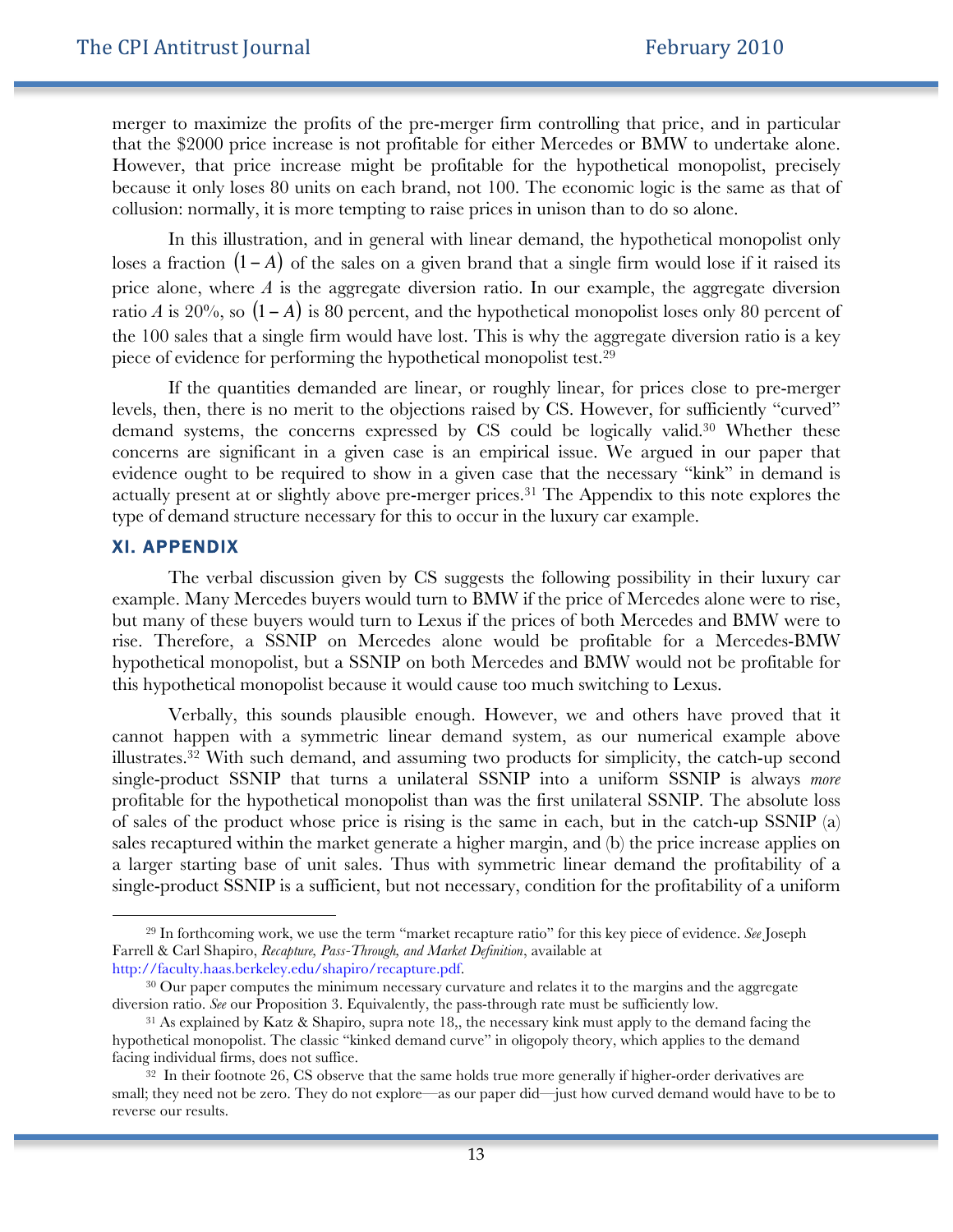SSNIP. As a result, the possibility stressed by CS (and by Ordover & Willig) that restricting attention to uniform SSNIPs leads to broader hypothetical-monopolist markets does not arise in that case.

But could it instead work out as CS suggest with some other demand system? Yes, it could. We explore here the features of the demand system necessary for this to be possible. To illustrate, assume here that each buyer has some value for each brand and chooses the brand that maximizes buyer surplus, defined as the value of that brand less its price. This view, which is consistent with CS' discussion, is known as the "discrete choice" demand framework.

In the example, prior to the merger, Mercedes and BMW both charge a price of \$40,000. Mercedes buyers are those who value Mercedes (a) more than they value BMW, and (b) at least at \$40,000. Figure 1 shows a buyer's value for Mercedes,  $\nu_M$ , on the horizontal axis and his value Enouses, metaling possibly baying a Lexas, or baying a 11yandar and the vacation or a metane.<br>In Figure 1, the Mercedes buyers at pre-merger prices are those represented by points that lie in for BMW,  $v_B$ , on the vertical axis. Values are measured in thousands of dollars and incorporate area M, i.e., points that are both to the right of the vertical line  $v_M$  =40 and also southeast of the the fact that if a buyer chooses neither of these products, he can spend the money however he chooses, including possibly buying a Lexus, or buying a Hyundai and the vacation of a lifetime. 45 degree line  $v_B = v_M$ .





Now consider buyers' responses if the price of Mercedes alone rises to \$42,000. The vertical line that bounds area M on the west shifts rightward by 2, because one necessary condition for choosing to buy a Mercedes at the new price is that it is worth that much to the buyer. And the diagonal 45 degree line that bounds area M on the northwest shifts downward by 2, because now the second necessary condition for buying a Mercedes is that the buyer values a Mercedes at least 2 thousand dollars more than he values a BMW. Figure 2 shows both sets of lines, labels the area corresponding to these loyal Mercedes buyers as *M* ', and labels as X, Y, and Z three areas corresponding to buyers who will substitute away from Mercedes in response to this single- product SSNIP.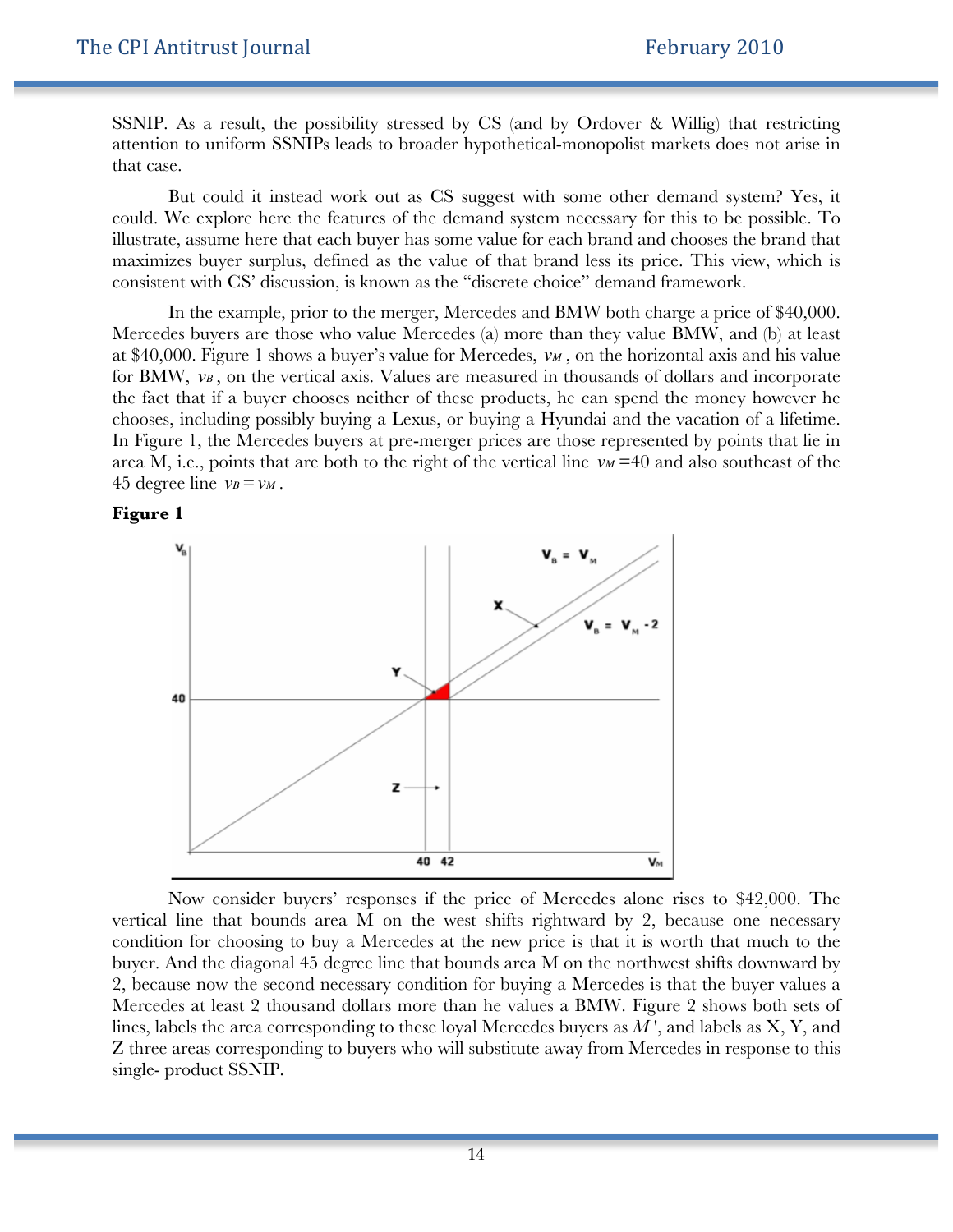



Of these, buyers represented by points in areas  $X$  and  $Y$  substitute to BMW, because they value a BMW at  $v_B > 40$ . Buyers in area Z substitute to other uses of their money, whether buying labels X, Y, and Z also to refer to the numbers of buyers located in the respective areas, so a Lexus or something else. The statement that the diversion ratio *D* between Mercedes and BMW is 20 percent means that the number of buyers located in areas X and Y together are 20 percent of the number of buyers in areas X, Y, and Z together. As shorthand, we will use the  $D = (X + Y)/(X + Y + Z) = 0.2$ . A hypothetical monopolist of BMW and Mercedes continues to make the same \$40,000 in revenue, and the same amount in profit, on buyers in areas X and Y as it would have made absent the SSNIP, whereas of course Mercedes loses those buyers. In other words, in response to a SSNIP on Mercedes alone, Mercedes loses buyers in X, Y, and Z, while the hypothetical monopolist loses only buyers in Z. The diversion ratio precisely quantifies the ratio of these demand losses: since  $D = (X + Y)/(X + Y + Z)$ , we have that  $Z/(X+Y+Z) = 1-D$ .

loses only a fraction 1-D of the sales lost by pre-merger Mercedes in response to a price increase As our paper stressed, since a hypothetical monopolist of BMW and Mercedes effectively on Mercedes, when *D* is substantial, demand-side substitution alone might cease to deter such price increases. Our paper, following others, calculated just how big *D* must be for such a singleproduct SSNIP to become profitable for the hypothetical monopolist.

Following the Guidelines and the paper by Ordover & Willig, we see no reason not to infer that, in this example, a BMW-Mercedes merger would raise real concerns if *D* is so substantial. Absent sufficient marginal-cost efficiencies, repositioning, or entry, the merged entity would find it profitable to raise the price for Mercedes, and we see no reason to ignore this consumer harm, as defining the market more broadly might do. Nevertheless, to help clear up confusion, we also explore here, as CS recommend, the hypothetical monopolist's incentive to impose a uniform SSNIP on both Mercedes and BMW.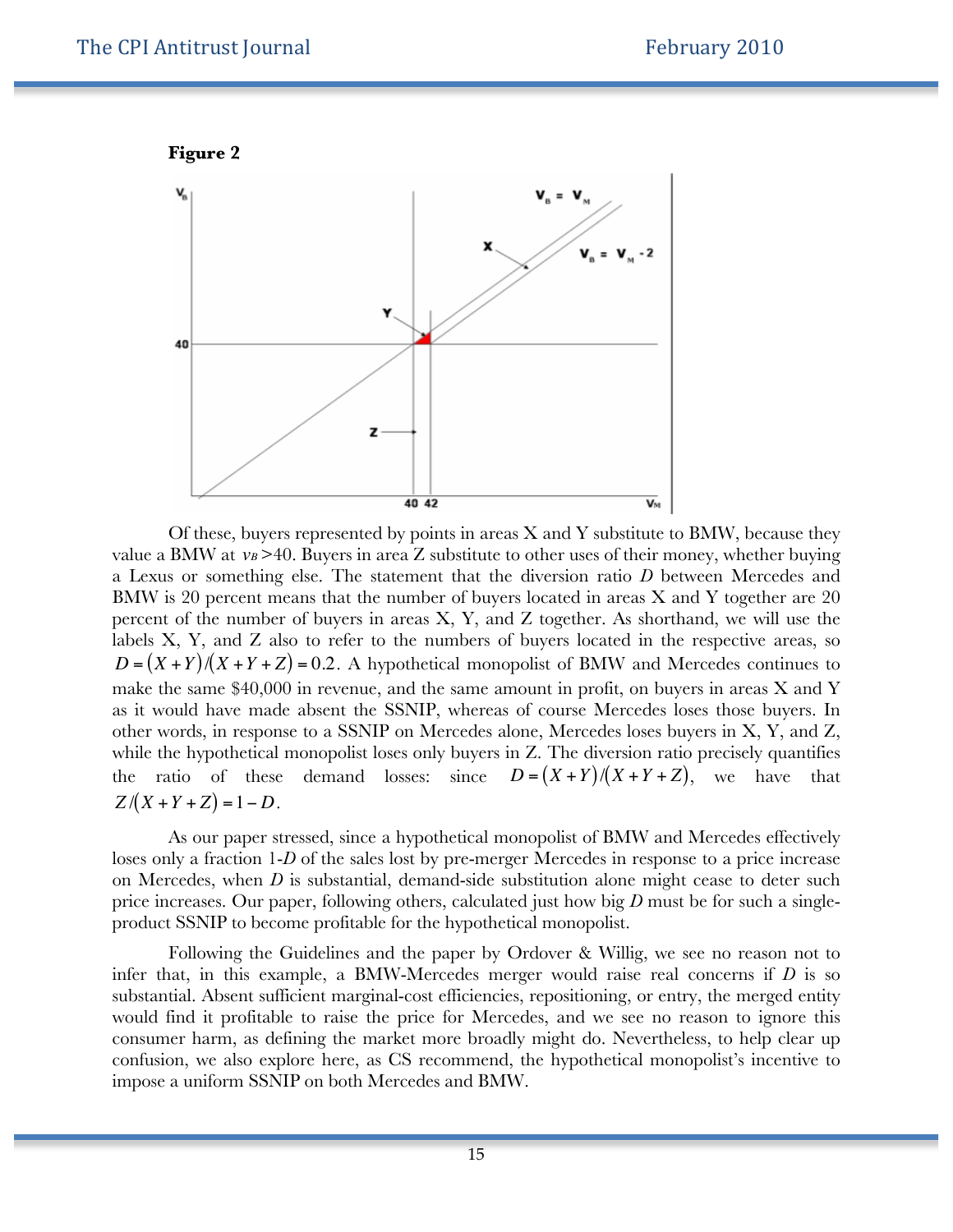1

In response to a uniform SSNIP, buyers in area X do not change their choice: they value a Mercedes at more than its new price of \$42,000, and at more than they value a BMW, which continues to be priced at parity with a Mercedes, so Mercedes remains their best choice. Mercedes buyers in areas Y and Z, however, now substitute to uses of their money other than BMWs and Mercedes.<sup>33</sup> As CS stress, in this demand system (as with linear demand) no buyers substitute between Mercedes and BMW in response to this uniform price increase.

Comparing the hypothetical monopolist's incentive for a SSNIP with a pre-merger firm's, then, we have the following. For a single-product SSNIP, the hypothetical monopolist loses only a fraction 1− *D* = *Z* /(*X* +*Y* + *Z*) of the sales that would be lost by that pre-merger firm if it different are these two fractions? unilaterally imposed a SSNIP. For a uniform SSNIP, the hypothetical monopolist loses a fraction  $(Y+Z)/(X+Y+Z)$  of the sales lost by each pre-merger firm in response to a unilateral SSNIP (not in response to a uniform SSNIP). The substantive question raised by CS is in effect: How

CS (p.8) propose to frame this by defining a Retention Rate as "the percentage of the sales 'initially' diverted from each firm to its rivals within the market in response to a single-firm SSNIP that is retained by firms within the market when all the rivals raise price by the SSNIP." In our notation, we believe that this amounts to setting the Retention Rate *R* to equal *X* (those lost by the single firm but retained by the hypothetical monopolist in response to a uniform SSNIP) divided by  $X + Y$  (those lost by the single firm but "diverted ... to its rivals within the measure, linear demand is analogous to an extreme case in the discrete-choice framework.<sup>34</sup> market in response to a single-firm SSNIP"):  $R = X/(X + Y)$ . CS are correct that linear demand implies  $R = 1$ , and within the discrete-choice framework  $R \leq 1$  generally. Thus by that particular

However, it does not, of course, follow that it would be just as legitimate to assume that *R* is small or equal to zero. On the contrary, within the discrete choice framework, in those cases where a "narrow" market might even be mooted, we think that  $R$  is likely to be reasonably near 1: that is, area Y is likely to represent many fewer buyers than areas *X* and *Y* together.

To illustrate this, we drew Figure 3, which is just Figure 2 redrawn to scale: The illustrated price increases are depicted at 5 percent. As Figure 3 then illustrates, area *Y* is very much smaller than area *X*. Of course, there is no reason to expect buyers to be uniformly distributed by area, such that physical areas of these zones accurately reflect number of buyers. However, given the respective areas, to have *R* much less than 1 would require that buyers are very much more densely packed in area *Y* than in area *X*. <sup>35</sup> While logically possible, it requires

<sup>33</sup> Of course, an analogous set of those who before the SSNIPs were BMW buyers—specifically, those buyers in the mirror-images of areas Y and Z via reflection in the 45 degree line—will also substitute to other goods.

<sup>&</sup>lt;sup>34</sup> We say "analogous to" because with more than two options linear demand is not reducible to a special case of the discrete choice framework. *See* Sonia Jaffe & Glen Weyl, *Linear Demand Systems are Inconsistent with Discrete Choice*, Harvard University, (2010).

<sup>&</sup>lt;sup>35</sup> This pattern is akin to the highly curved demand that we showed in our paper was necessary for markets to be significantly broader than indicated by our formulas based on linear demand. In the discrete choice framework used here, to have *R* near zero would require that almost all customers diverted from Mercedes to BMW in response to a Mercedes SSNIP would be almost indifferent between BMW and a third option, such as Lexus. If there is almost no product differentiation, this would be the case, but then high pre-merger margins would be indicative of pre-merger coordinated effects. Otherwise the implied pattern is that many buyers have a preferred brand but if they don't buy that brand then they don't care what they buy. This is possible—for instance, it could arise if differentiation comes from switching costs—but when it arises there should be supporting evidence.